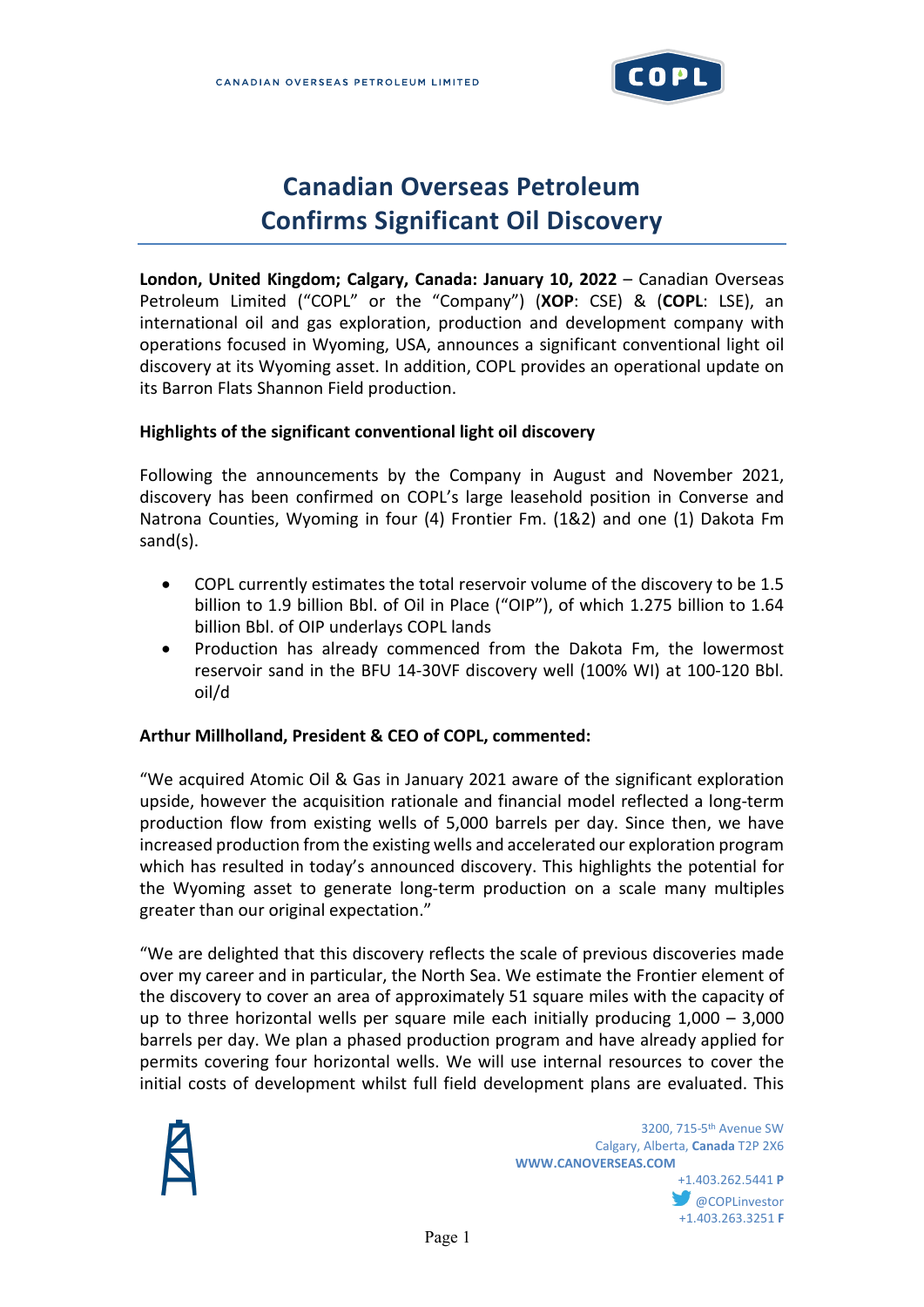discovery highlights the long-term sustainable production outlook from this outstanding asset."

"This is a significant oil discovery and the size of the upside at our Wyoming asset was a surprise to us all. Conventional light oil discoveries of this magnitude have been rare in continental North America for years if not decades. We control the majority of this discovery as it is coincident with our large contiguous lease block. We will start exploiting the discovery this year."

"We are also delighted to report that oil production at the Shannon Unit continues to be strong and ahead of our original expectations of 2,000 bbl./d. This will imminently increase once we have resolved the current high working pressure issue. In addition, our recent simulations have indicted modifications to our injection gas/NGL mix to maximize sweep efficiency and reduce injection costs. We are currently finalizing these modifications, but all indications are that it should lead to increased productivity and most importantly increased operating margins in 2022. Together these represent major positive developments for the Company and we look to the future with renewed confidence."

# **Barron Flats Federal (Deep) Unit Oil Discovery**

The Company can confirm that it's BFU 14-30VF exploration well drilled in August 2021 has made a significant conventional light oil discovery on COPL's affiliates large operated leasehold (47,992 gross contiguous acres) position in Converse and Natrona Counties, Wyoming. Light crude oil was discovered in stratigraphic traps in the Upper Cretaceous Frontier Fm. 1 and 2 sands and the Lower Cretaceous Dakota Fm. sands. Mapping of the reservoirs on regional trends has shown the discovery to be extensive, with the Company estimating the combined reservoir volume to be 1.5 billion to 1.9 billion Bbl. of Oil in Place ("OIP"), of which 1.275 billion to 1.64 billion Bbl. of OIP underlays COPL lands. COPL's current working interest on its operated leasehold block ranges from 55-85%. Federal leases constitute the majority of the Company's leasehold on the discovery and as such Federal royalties on these "deep" reservoirs are assumed by the Company to be 12.5%, delivering an attractive Net Revenue Interest ("NRI"). The Dakota Fm. sand as the deepest or lowermost oil-bearing horizon was completed and placed on production recently to comply with the Barron Flats Federal (Deep) Exploration Unit terms.

## **A summary of the oil discovery follows below:**

## **Frontier Fm.**

The Company estimates the Frontier discovery to be approximately 33,000 acres (51 square miles) in size, of which 88% is under the Company's leasehold. The potential resource is significant, with Oil in Place ("OIP") is currently estimated by COPL to be 1.1-1.5 billion Bbl, with 0.968-1.32 billion Bbl. of this estimated to be on the Company's 47,992 gross contiguous acres of leasehold.



**COPLinvestor** +1.403.263.3251 **F**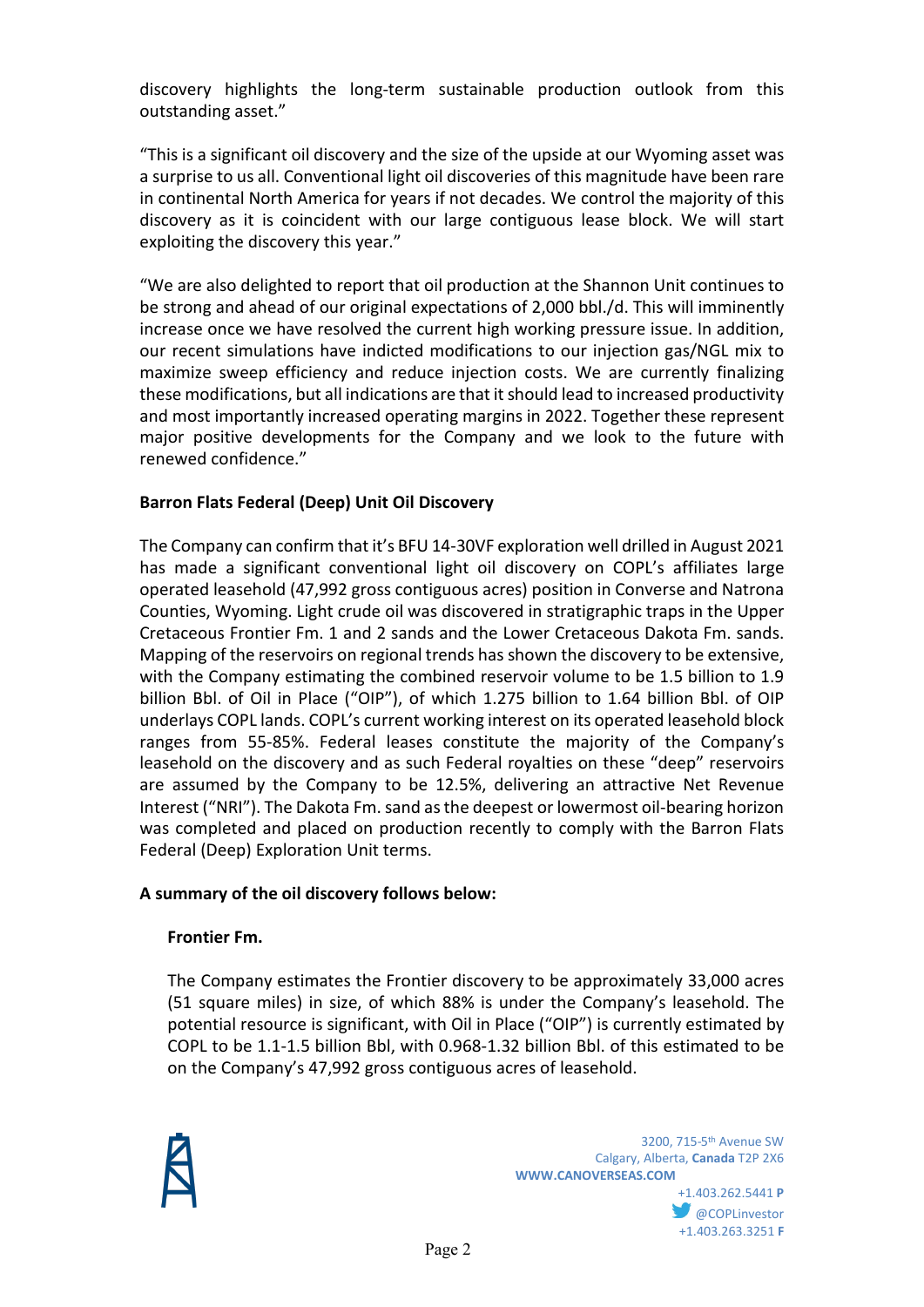The BFU 14-30VF (100% WI) discovery well drilled in August 2021 intersected 140 feet of net reservoir sand in three (3) Frontier 1 sands and the single Frontier 2 sand. Light oil (40° API) was recovered from the lowermost Frontier 1 and the underlaying Frontier 2 sand on perforation. All of the four Frontier sands experienced significant formation damage from the invasion of drilling fluids and cement through drilling, casing and remedial cementing operations. As such, indicative flow rates were not achieved as the Company believed further reservoir stimulation through hydraulic fracturing to be high risk at this time. The reservoir characteristics which caused these issues have been identified by the Company and as such are being incorporated into well planning for exploitation drilling of the Frontier reservoirs by horizontal well(s) later in the year. The issues identified caused these oil-bearing reservoir sands to be bypassed by previous drilling 40 to 70 years ago.

Light oil from the Frontier has been produced and/or is currently producing from five (5) wells up-dip on Company lands at Cole Creek on the western margins of mapped accumulation with cumulative production to date from the Frontier 2 sands of approximately 1.1 million bbl oil over the past 10 years. Light oil has also has been recovered by drill stem test (150 bbl/d) from the Frontier sand in Mobil Valentine-1 well 40 years ago 3.5 miles down-dip on the eastern margin of the mapped accumulation. Exploitation of the oil-bearing Frontier sands will commence later this year through horizontal wells.

## **Dakota Fm.**

The Company estimates the Dakota discovery to be approximately 37,000 acres (58 square miles) in size, of which 77% is under the Company's leasehold. The potential resource is significant, with Oil in Place ("OIP") in the Dakota Fm. reservoir sand estimated by COPL to be 400 million bbl, with 308 million bbl. of this estimated to be on the Company's 47,992 gross contiguous acres of leasehold.

The BFU 14-30VF (100% WI) discovery well drilled in August 2021 intersected 20 feet of net reservoir sand in Dakota sand. Light oil (39° API) was recovered from perforation. The well has been placed on production unstimulated at an initial rate of 100-120 bbl./d. Light oil has been produced and/or is currently producing from 40 wells up-dip on Company lands at Cole Creek on the western margins of mapped accumulation and off the Company lands at South Cole Creek. Approximately 6.3 million bbl of light oil has been produced from these wells. Light oil from the Dakota Fm sand has also been produced approximately 3.5 miles down-dip from the BFU 14-30VF discovery well at eastern margin of the mapped accumulation. This well, the Mobil Valentine-1 well drilled 40 years ago located in section 27-35N-76W, produced over 114,000 barrels of oil with negligible water from eastern edge of the Dakota stratigraphic accumulation. Further exploitation of the oil-bearing Dakota sands will likely be through horizontal wells.

> 3200, 715-5th Avenue SW Calgary, Alberta, **Canada** T2P 2X6 **WWW.CANOVERSEAS.COM**

+1.403.262.5441 **P COPLinvestor** +1.403.263.3251 **F**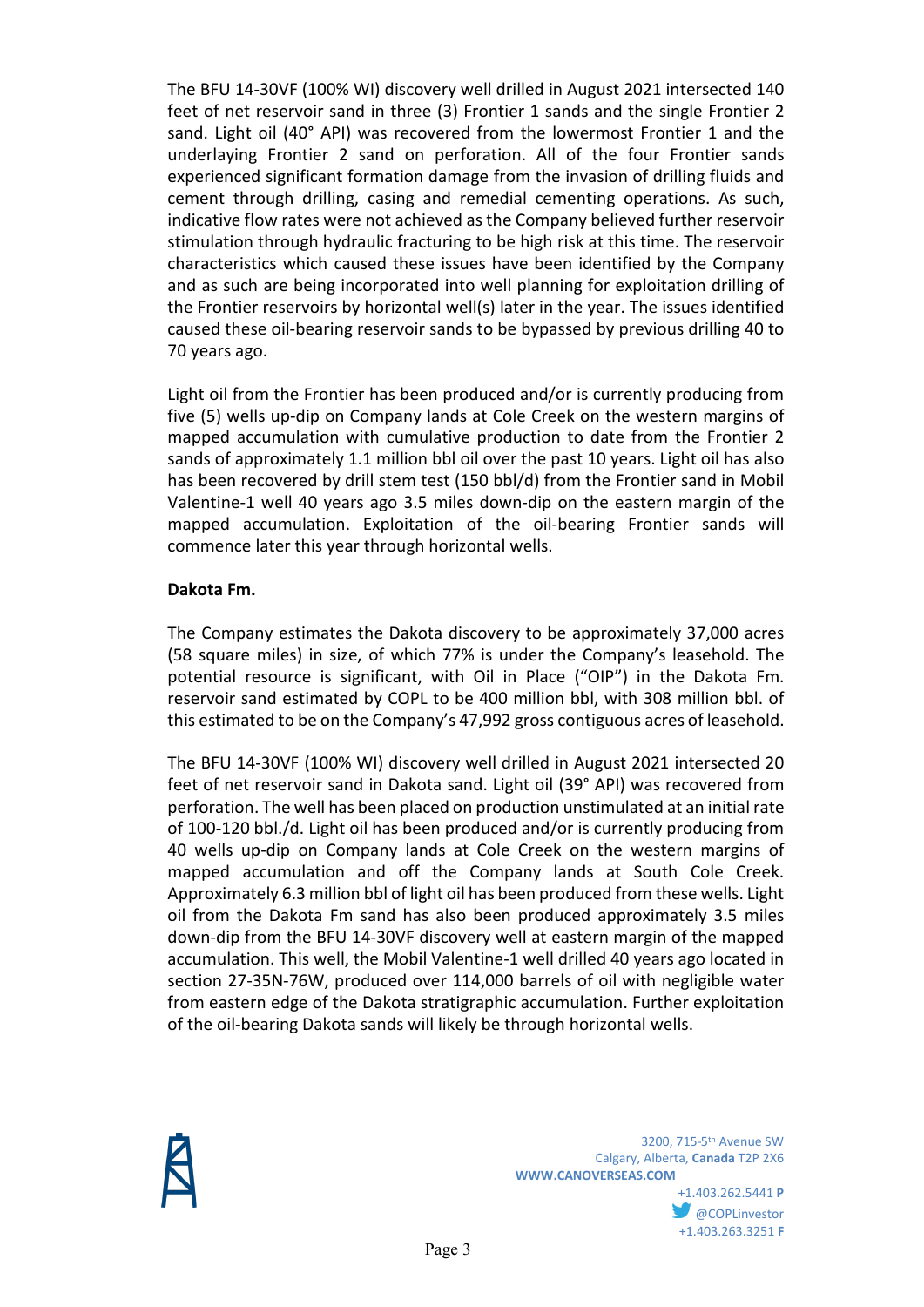## **Operational update - Barron Flats Shannon Unit**

The Barron Flats Shannon Unit continue to perform beyond COPL'sinitial expectations with crude oil production running at around 2,000 bbl./d The increase in production since the asset was acquired is due to the enhanced gas injection program which commenced on April 1<sup>st</sup> 2021.

As previously disclosed in recent months the Company experienced higher than expected surface working pressures at its Barron Flats Shannon Unit miscible flood project. These are a result of better-than-expected performance of the miscible flood. To handle these high pressures, specifically at a horizontal well located in the north central area of the field, upgraded surface facilities were installed to reduce the pressure of the associated gas production for entry to the field's gas gathering system. Despite this, high wellhead working pressures and proportionate increased produced gas volumes continued, causing issues downstream of the well in the gas gathering system. This caused oil production to be restricted to previous levels.

The Company's initial solution was to lay a dedicated 2-mile gas pipeline from the wellsite to the plant to handle the increased volumes. Though engineering design work commenced on this in December, implementation will be delayed until after the sale of the Cuda Energy LLC ("Cuda") 27 % interest in the Unit through the process initiated by the bankruptcy of Cuda and its parent Cuda Oil and Gas Inc through US and Canadian Bankruptcy Courts respectively. Cuda and its parent were placed into Receivership on November 18, 2021. In the interim, the Company's engineers have reduced and redistributed the gas injection volumes to bring down the working pressures and thus allow for currently restricted oil production to increase from the horizontal well and other vertical wells. This process is working with flowing wellhead pressure down from 900 psi to 750 psi on restricted chokes. The process is not immediate as there is a delay in the pressure response from the injection wells to the production wells. Oil production is expected to increase during the month as working pressures decrease.

The issues we face were unforeseen in the previous simulations as the reservoir is performing beyond our and the original expectations. Our team's current solution to mitigate the issue is necessary due to the Cuda Bankruptcy. Once the sale of the Cuda interest in the assets is concluded we can proceed with a proper engineered solution for the longer term.

## **Note Regarding Cuda Energy LLC Bankruptcy**

Cuda Energy LLC ("Cuda") was placed into Receivership along with its parent Cuda Oil and Gas Inc on November 18, 2021. Ongoing operations on the assets held jointly with Cuda have not been materially impacted, and continue as normal. Cuda is currently in operating arrears to COPL's affiliate Southwestern Production Corp ("Southwestern") for \$3,080,187 to the end of the November 2021 operating month. Southwestern continues to take Cuda's operating net revenue through set off or "net billing" to reduce the arrears over time. As such, Cuda's working interest share of the oil



**COPLinvestor** +1.403.263.3251 **F**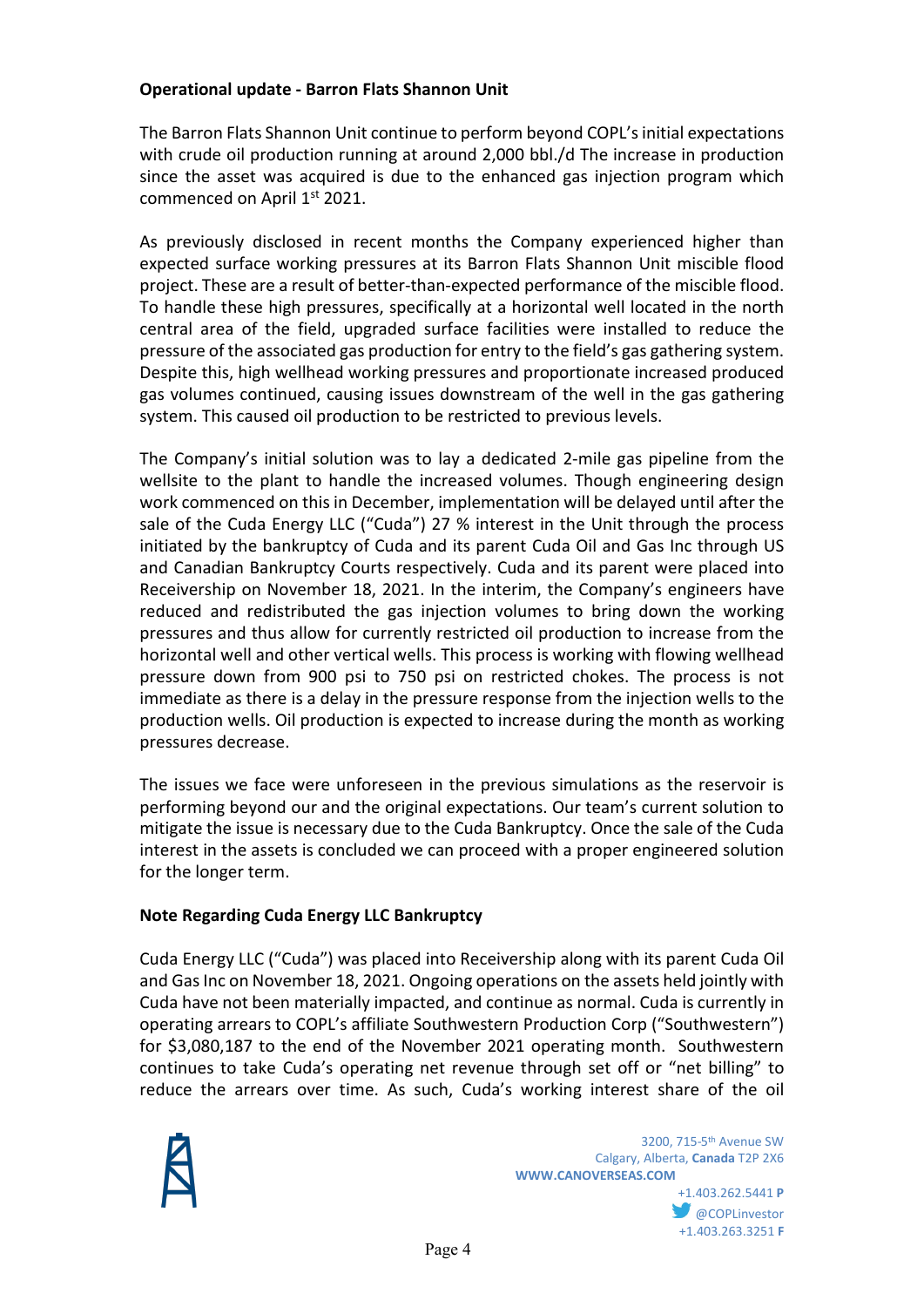production and expenses in the Barron Flats Shannon Unit accrues to the account of Southwestern as the field operator, and creditor, until the arrears are satisfied. Shareholders are encouraged to view the Cuda Receiver's website <http://cfcanada.fticonsulting.com/cuda> for updates to the Cuda Receivership process.

# **About the Company:**

COPL is an international oil and gas exploration, development and production company actively pursuing opportunities in the United States with operations in Converse County, Wyoming, and in sub-Saharan Africa through its ShoreCan joint venture company in Nigeria, and independently in other countries.

The Company's Wyoming operations are one of the most environmentally responsible with minimal gas flaring and methane emissions combined with electricity sourced from a neighbouring wind farm to power production facilities.

# **For further information, please contact:**

**Mr. Arthur Millholland, President & CEO Mr. Ryan Gaffney, CFO** Canadian Overseas Petroleum Limited Tel: + 1 (403) 262 5441

**Cathy Hume** CHF Investor Relations Tel: +1 (416) 868 1079 ext. 251 Email: [cathy@chfir.com](mailto:cathy@chfir.com)

# **Charles Goodwin**

Yellow Jersey PR Limited Tel: +44 (0) 7747788221 Email: [copl@yellowjerseypr.com](mailto:copl@yellowjerseypr.com)

#### **Peter Krens**

Equity Capital Markets, Tennyson Securities Tel: +44 (0) 20 7186 9033

#### **Alex Wood & Keith Dowsing** Joint Broker Alternative Resource Capital

AW: +44 (0) 7559 910872 KD: +44 (0) 7559 910873 **[www.altrescap.com](https://us-west-2.protection.sophos.com/?d=altrescap.com&u=aHR0cDovL3d3dy5hbHRyZXNjYXAuY29tLw==&i=NjE3MTkwZjFlOWZkN2MxMDRiMmJjZDlk&t=dUdUb2l6NmlZbVdyQnJiRHRkRGRIN0NJbDh3Ym04ODZiU3hkRVdjU0RaZz0=&h=00028df708b54f3cb998e141d5e49985)**



 3200, 715-5th Avenue SW Calgary, Alberta, **Canada** T2P 2X6 **WWW.CANOVERSEAS.COM** +1.403.262.5441 **P**

**@COPLinvestor** +1.403.263.3251 **F**